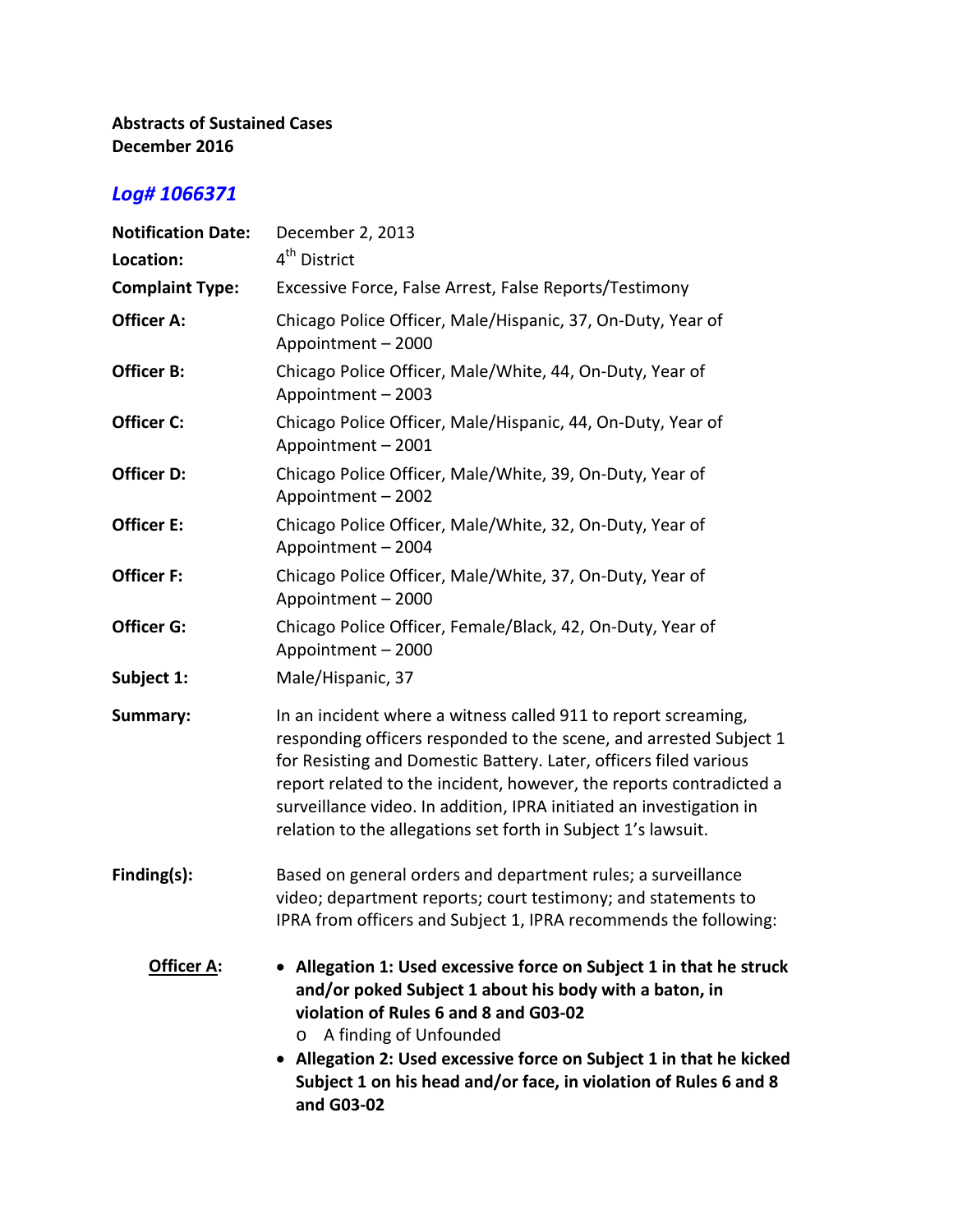- o A finding of Not Sustained
- **Allegation 3: Threatened to Taser Subject 1 without justification, in violation of Rule 9**
	- o A finding of Not Sustained
- **Allegation 4: Failed to intervene to protect Subject 1 from the excessive force used by other officers on the scene, in violation of Rules 3, 6, and 8 and G06-01-01**
	- o A finding of Not Sustained
- **Allegation 5: Falsely arrested Subject 1 for Resisting and Domestic Battery, in violation of Rule 6 and G04-01** o A finding of Not Sustained
- **Allegation 6: Coerced a witness to sign a criminal complaint against Subject 1, in violation of Rule 8**
	- o A finding of Not Sustained
- **Officer B: Allegation 1: Used excessive force on Subject 1 in that he struck and/or poked Subject 1 about his body with a baton, in violation of Rules 6 and 8 and G03-02** o A finding of Sustained
	- **Allegation 2: Used excessive force on Subject 1 in that kicked Subject 1 on his head and/or face, in violation of Rules 6 and 9 and G03-02**
		- o A finding of Not Sustained
	- **Allegation 3: Threatened to Taser Subject 1 without justification, in violation of Rule 9**
		- o A finding of Not Sustained
	- **Allegation 4: Failed to intervene to protect Subject 1 from the excessive force used by other officers on the scene, in violation of Rules 3, 6, and 8 and G06-01-01**
		- o A finding of Not Sustained
	- **Allegation 5: Falsely arrested Subject 1 for Resisting and Domestic Battery, in violation of Rule 6 and G04-01**
		- o A finding of Not Sustained
	- **Allegation 6: Coerced a witness to sign a criminal complaint against Subject 1, in violation of Rule 8**
		- o A finding of Not Sustained
	- **Allegation 7: Falsely reported on the Case Report that he observed Subject 1 on top of a witness at the time entry was made into the garage, in violation of Rule 14** o A finding of Sustained
	- **Allegation 8: Falsely reported on the Case Report that a witness stated essentially that Subject 1 forcibly pushed the witness causing her to fall and strike the left side of her head on the**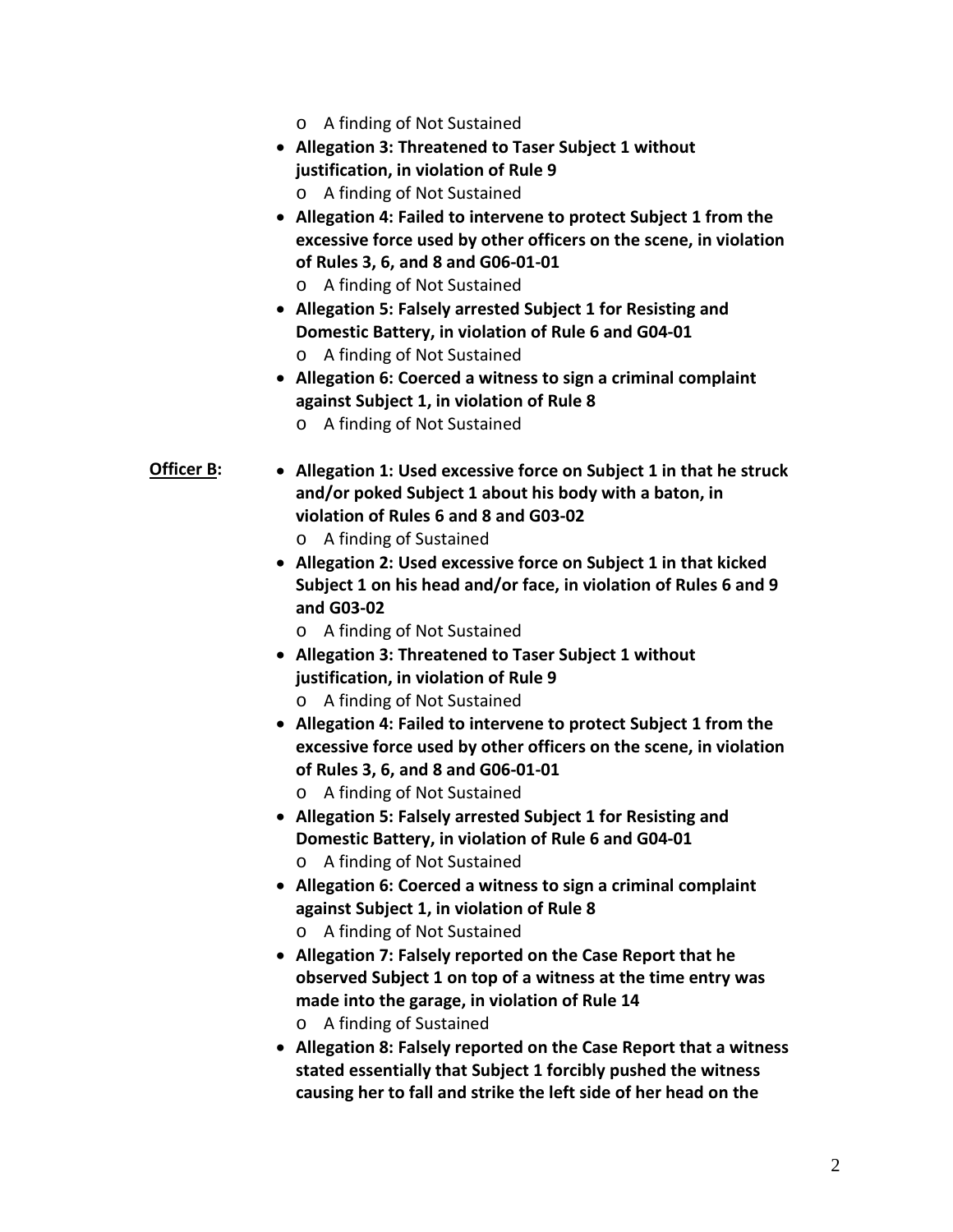**garage floor, in violation of Rule 14**

- o A finding of Not Sustained
- **Allegation 9: Falsely reported on the Case Report that a witness attempted to open the garage door to leave several times, in violation of Rule 14**
	- o A finding of Not Sustained
- **Allegation 10: Falsely reported on the Case Report that a witness stated essentially that Subject 1 was holding her on the ground, forcibly restraining her in an effort to prevent her from leaving the garage, in violation of Rule 14**
	- o A finding of Not Sustained
- **Allegation 11: Falsely reported on the Arrest Report that a witness had injuries including scratches on both arms and/or pain to the left side of her face, in violation of Rule 14** o A finding of Sustained
- **Allegation 12: Falsely reported on the Case Report that Subject**
- **1 was swinging his arms in an attempt to defeat his arrest, in violation of Rule 14**
	- o A finding of Not Sustained
- **Allegation 13: Falsely reported on the Case Report that Subject 1 swung a closed fist at him, in violation of Rule 14**
	- o A finding of Not Sustained
- **Allegation 14: Falsely reported on the Case Report that a witness stated essentially that she wanted to pursue felony charges against Subject 1, in violation of Rule 14**
	- o A finding of Not Sustained
- **Allegation 15: Falsely reported on the TRR that Subject 1 pulled away and displayed an imminent threat of battery, in violation of Rule 14**
	- o A finding of Not Sustained
- **Allegation 16: Falsely reported on the TTR the type of force that he used to take Subject 1 into custody, in violation of Rule 14**
	- o A finding of Not Sustained
- **Allegation 17: Falsely reported on the OBR that Subject 1 struck him and/or attempted to strike him, in violation of Rule 14** o A finding of Not Sustained
- **Allegation 18: Falsely reported on the OBR that Subject 1 used his hands/fists to attack him, in violation of Rule 14** o A finding of Not Sustained
- **Allegation 19: Falsely testified that he did not observe Subject 1 opening the garage, in violation of Rule 14**
	- o A finding of Not Sustained
- **Allegation 20: Falsely testified that he observed Subject 1 on**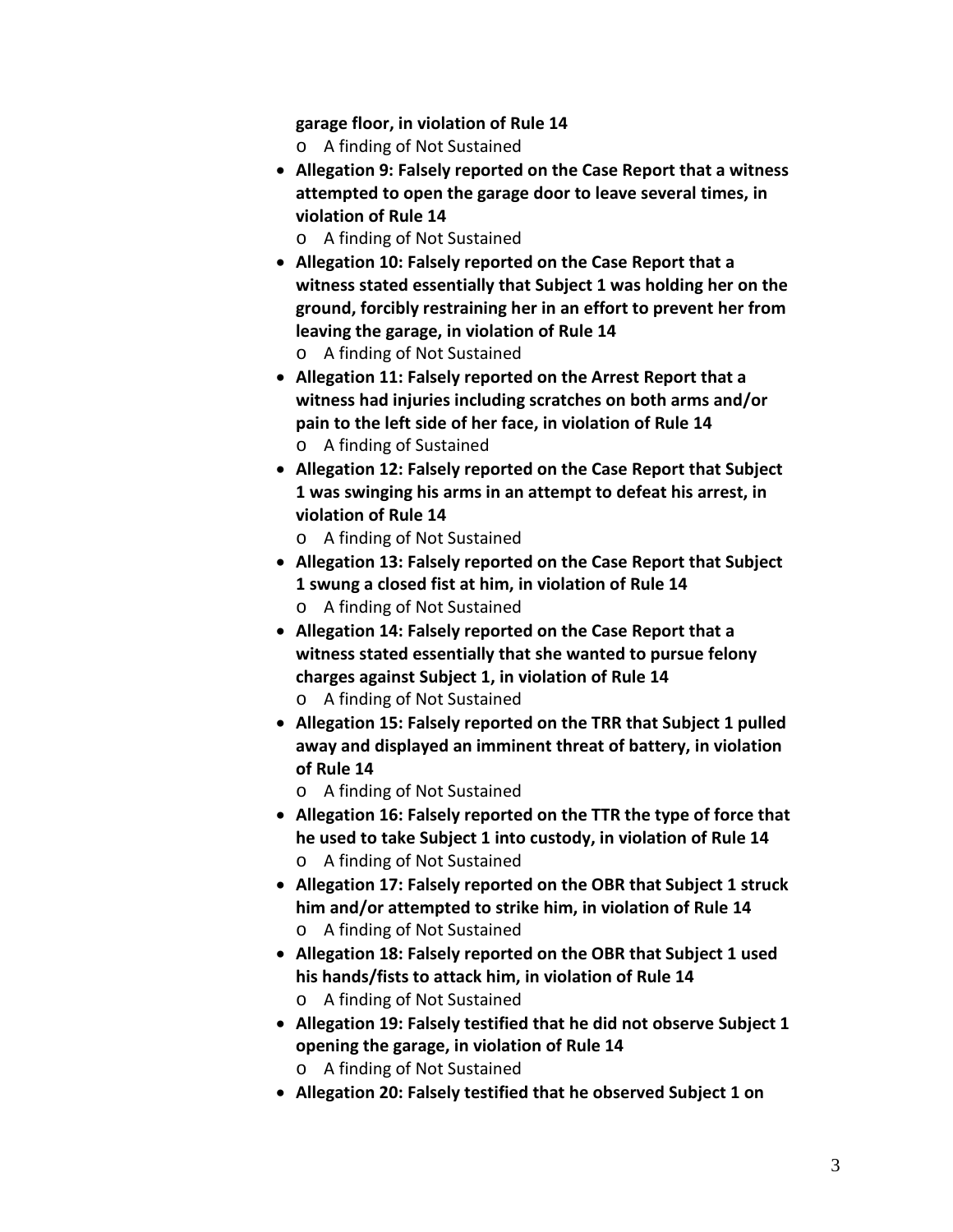**top of a witness at the time entry was made to the garage, in violation of Rule 14**

- o A finding of Sustained
- **Allegation 21: Falsely testified that he and another officer had to pull Subject 1 off of a witness, in violation of Rule 14**
	- o A finding of Sustained
- **Allegation 22: Falsely testified that Subject 1 swung a closed fist at him, in violation of Rule 14**
	- o A finding of Not Sustained
- **Allegation 23: Falsely testified that a witness had injuries, in violation of Rule 14**
	- o A finding of Sustained
- **Allegation 24: Falsely testified that a witness stated essentially that she wanted to pursue felony charges against Subject 1 for unlawful restraint, in violation of Rule 14**
	- o A finding of Not Sustained

A penalty of **SEPERATION** was recommended for the Sustained allegations.

- **Officer C: Allegation 1: Used excessive force on Subject 1 in that he struck and/or poked Subject 1 about his body with a baton, in violation of Rules 6 and 8 and G03-02**
	- o A finding of Unfounded
	- **Allegation 2: Used excessive force on Subject 1 in that he kicked Subject 1 on his head and/or face, in violation of Rules 6 and 8 and G03-02**
		- o A finding of Not Sustained
	- **Allegation 3: Threatened to Taser Subject 1 without justification, in violation of Rule 9**
		- o A finding of Not Sustained
	- **Allegation 4: Failed to intervene to protect Subject 1 from the excessive force used by other officers on the scene, in violation of Rules 3, 6, and 8 and G06-01-01**
		- o A finding of Not Sustained
	- **Allegation 5: Falsely arrested Subject 1 for Resisting and Domestic Battery, in violation of Rule 6 and G04-01** o A finding of Not Sustained
	- **Allegation 6: Coerced a witness to sign a criminal complaint against Subject 1, in violation of Rule 8**
		- o A finding of Not Sustained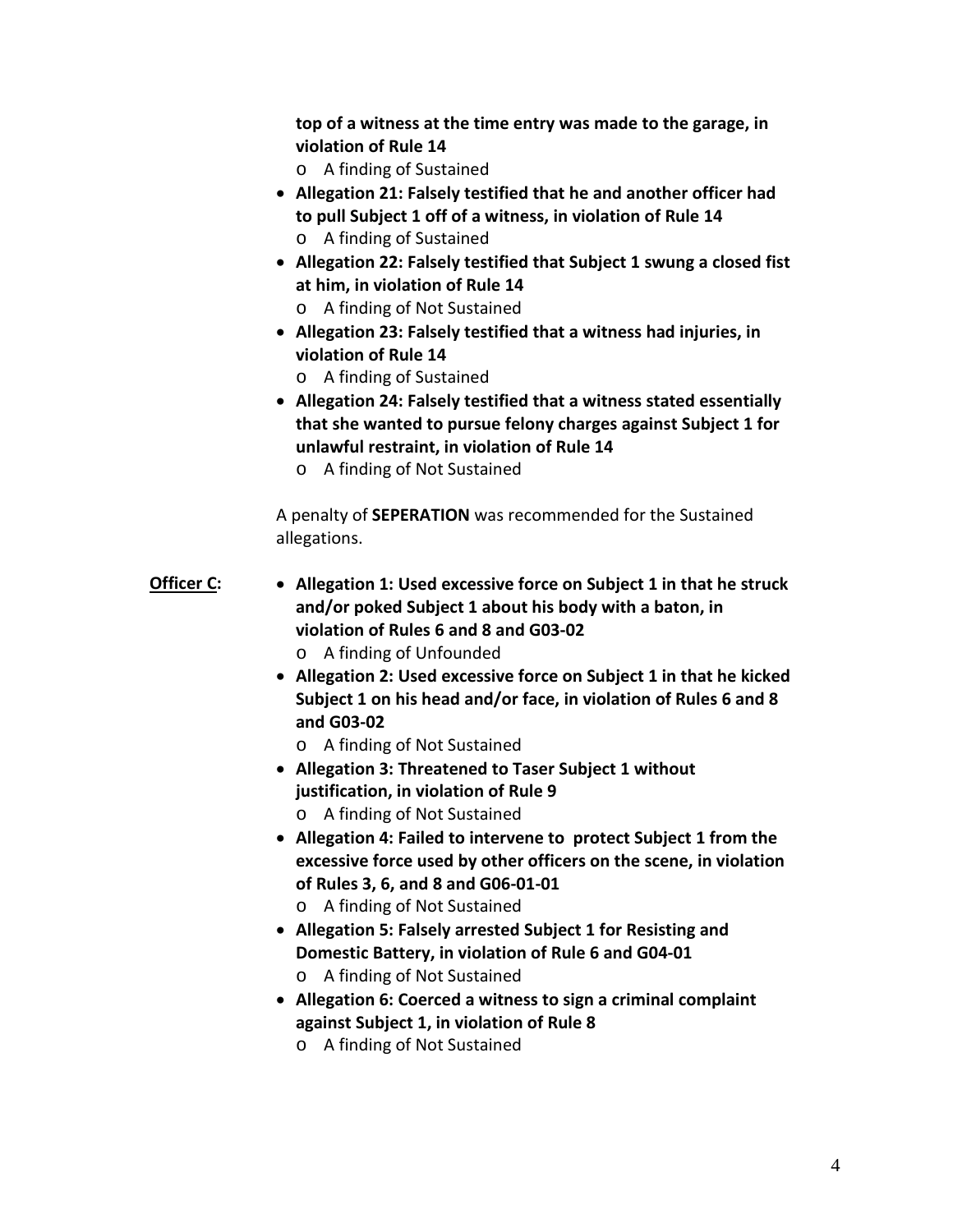- **Officer D: Allegation 1: Used excessive force on Subject 1 in that he struck and/or poked Subject 1 about his body with a baton, in violation of Rules 6 and 8 and G03-02**
	- o A finding of Not Sustained
	- **Allegation 2: Used excessive force on Subject 1 in that he kicked Subject 1 on his head and/or face, in violation of Rules 6 and 8 and G03-02**
		- o A finding of Not Sustained
	- **Allegation 3: Used excessive force in that he grabbed Subject 1 by the neck and/or choked him, in violation of Rule 6 and 8 and G03-02**
		- o A finding of Not Sustained
	- **Allegation 4: Used excessive force in that he pushed Subject 1 against a car, in violation of Rules 6 and 8 and G03-02**
		- o A finding of Not Sustained
	- **Allegation 5: Used excessive force in that he took Subject 1 to the ground, in violation of Rules 6 and 8 G03-02**
		- o A finding of Not Sustained
	- **Allegation 6: Used excessive force in that he struck Subject 1 with his weapon, in violation of Rules 6 and 8 and G03-02** o A finding of Not Sustained
	- **Allegation 7: Threatened to Taser Subject 1 without justification, in violation of Rule 9**
		- o A finding of Not Sustained
	- **Allegation 8: Failed to intervene to protect Subject 1 from the excessive force used by other officers on the scene, in violation of Rules 3, 6, and 8, and G06-01-01**
		- o A finding of Sustained
	- **Allegation 9: Falsely arrested Subject 1 for Resisting and Domestic Battery, in violation of Rule 6 and General Order G04- 01**
		- o A finding of Not Sustained
	- **Allegation 10: Coerced a witness to sign a criminal complaint against Subject 1, in violation of Rule 8**
		- o A finding of Not Sustained
	- **Allegation 11: Falsely reported on the Arrest Report that he observed Subject 1 on top of a witness at the time entry was made into the garage, in violation of Rule 14**
		- o A finding of Sustained
	- **Allegation 12: Falsely reported on the Arrest Report that Subject 1 forcibly pushed a witness causing her to fall and strike the left side of her head on the garage floor, in violation of Rule 14**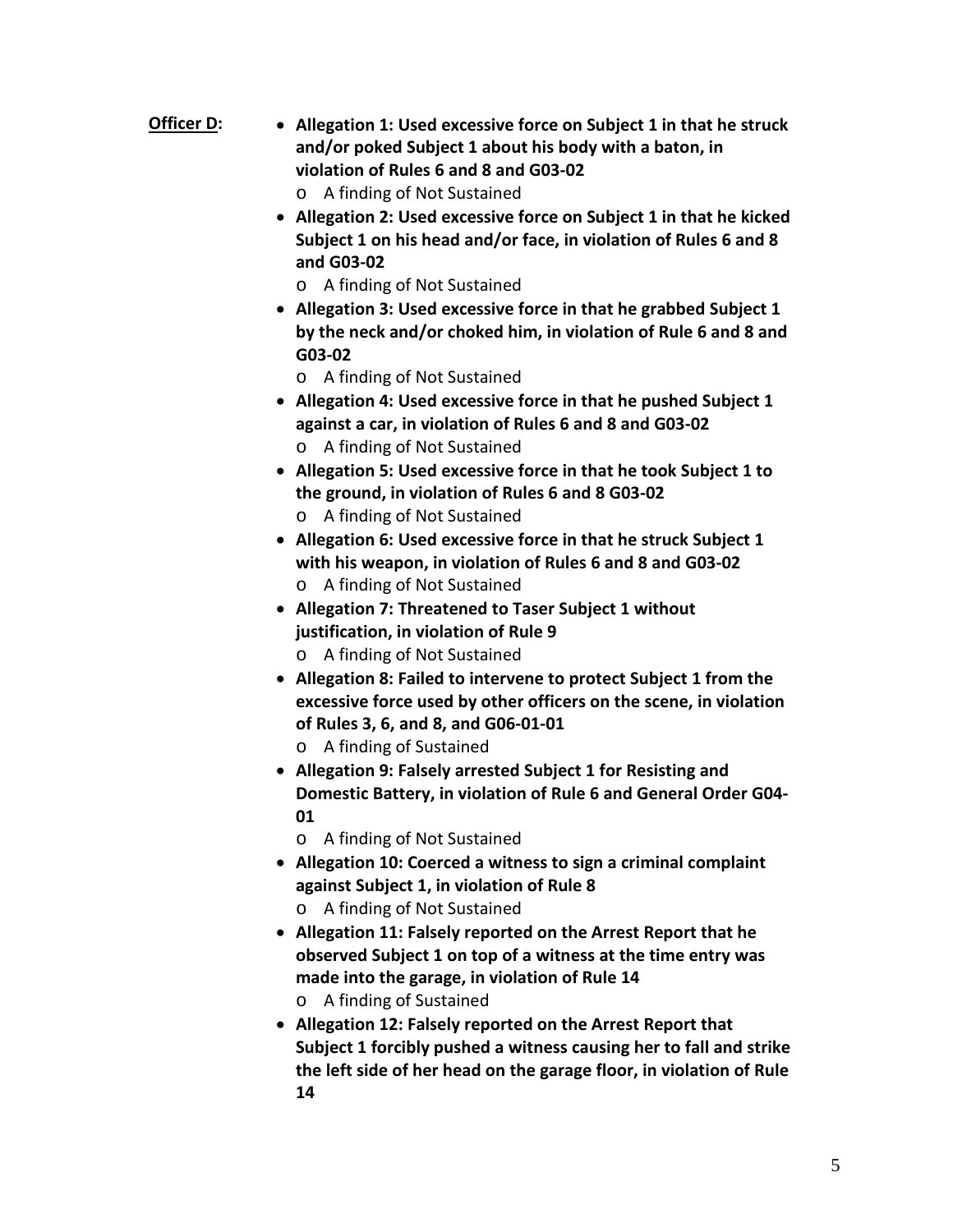- o A finding of Not Sustained
- **Allegation 13: Falsely reported on the Arrest Report that a witness had injuries including scratches on both arms and/or pain to left side of her face, in violation of Rule 14** o A finding of Sustained
- **Allegation 14: Falsely reported on the Arrest Report that Subject 1 swung his arms in an attempt to defeat his arrest, in violation of Rule 14**
	- o A finding of Not Sustained
- **Allegation 15: Falsely reported on the Arrest Report that Subject 1 swung his arms at another officer, in violation of Rule 14**
	- o A finding of Not Sustained
- **Allegation 16: Falsely reported on the TRR that Subject 1 pulled away and/or swung his arms, in violation of Rule 14**
	- o A finding of Not Sustained
- **Allegation 17: Falsely reported on the TRR the type of force that he used to take Subject 1 into custody by not including all of the force that he used, in violation of Rule 14**
	- o A finding of Not Sustained
- **Allegation 18: Falsely testified that he did not observe Subject 1 opening the garage door, in violation of Rule 14.**
	- o A finding of Sustained
- **Allegation 19: Falsely testified that he observed Subject 1 on top of a witness at the time entry was made to the garage, in violation of Rule 14.**
	- o A finding of Sustained
- **Allegation 20: Falsely testified that Subject 1 swung a closed fist at another officer, in violation of Rule 14.**
	- o A finding of Not Sustained
- **Allegation 21: Falsely testified that a witness had injuries, including scratch marks and redness to the side of her head and/or face, in violation of Rule 14.**
	- o A finding of Sustained
- **Allegation 22: Falsely testified that he made a request over the radio for an Evidence Technician, in violation of Rule 14**
	- o A finding of Sustained

A penalty of **SEPARATON** was recommended for the Sustained allegations.

**Officer E: Allegation 1: Used excessive force on Subject 1 in that he struck and/or poked Subject 1 about his body with a baton, in**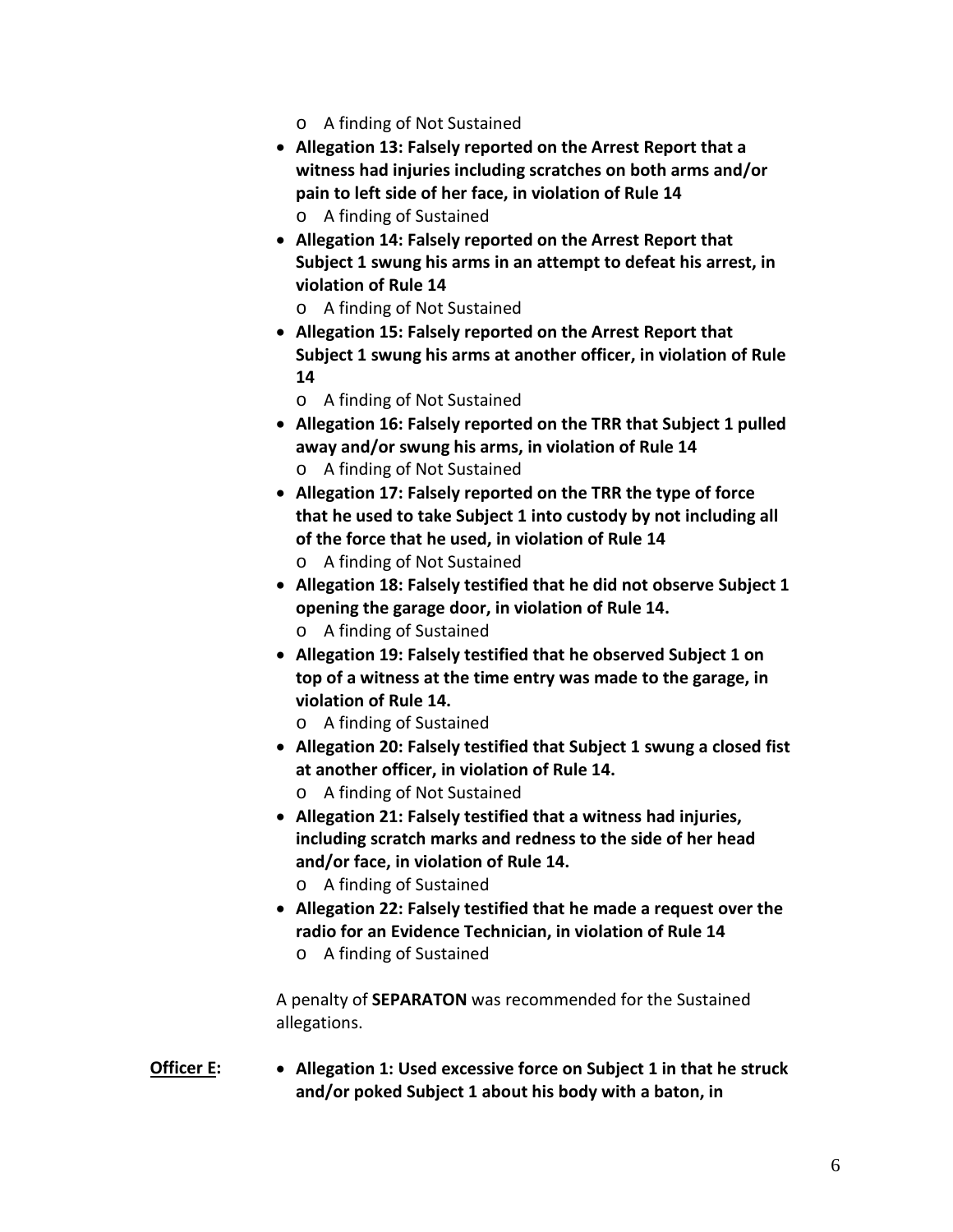**violation of Rules 6 and 8 and G03-02**

- o A finding of Unfounded
- **Allegation 2: Used excessive force on Subject 1 in that he kicked Subject 1 on his head and/or face, in violation of Rules 6 and 8 and G03-02**
	- o A finding of Not Sustained
- **Allegation 3: Threatened to Taser Subject 1 without justification, in violation of Rule 9** o A finding of Not Sustained
- **Allegation 4: Failed to intervene to protect Subject 1 from the excessive force used by other officers on the scene, in violation of Rules 3, 6, and 8, and G06-01-01**
	- o A finding of Not Sustained
- **Allegation 5: Falsely arrested Subject 1 for Resisting and Domestic Battery, in violation of Rule 6 and G04-01**
	- o A finding of Not Sustained
- **Allegation 6: Coerced a witness to sign a criminal complaint against Subject 1, in violation of Rule 8** o A finding of Not Sustained
- **Officer F: Allegation 1: Used excessive force on Subject 1 in that he struck and/or poked Subject 1 about his body with a baton, in violation of Rules 6 and 8 and G03-02**
	- o A finding of Unfounded
	- **Allegation 2: Used excessive force on Subject 1 in that he kicked Subject 1 on his head and/or face, in violation of Rules 6 and 8 and G03-02**
		- o A finding of Not Sustained
	- **Allegation 3: Threatened to Taser Subject 1 without justification, in violation of Rule 9**
		- o A finding of Not Sustained
	- **Allegation 4: Failed to intervene to protect Subject 1 from the excessive force used by other officers on the scene, in violation of Rules 3, 6, and 8, and G06-01-01**
		- o A finding of Not Sustained
	- **Allegation 5: Falsely arrested Subject 1 for Resisting and Domestic Battery, in violation of Rule 6 and G04-01** o A finding of Not Sustained
	- **Allegation 6: Coerced a witness to sign a criminal complaint against Subject 1, in violation of Rule 8**
		- o A finding of Not Sustained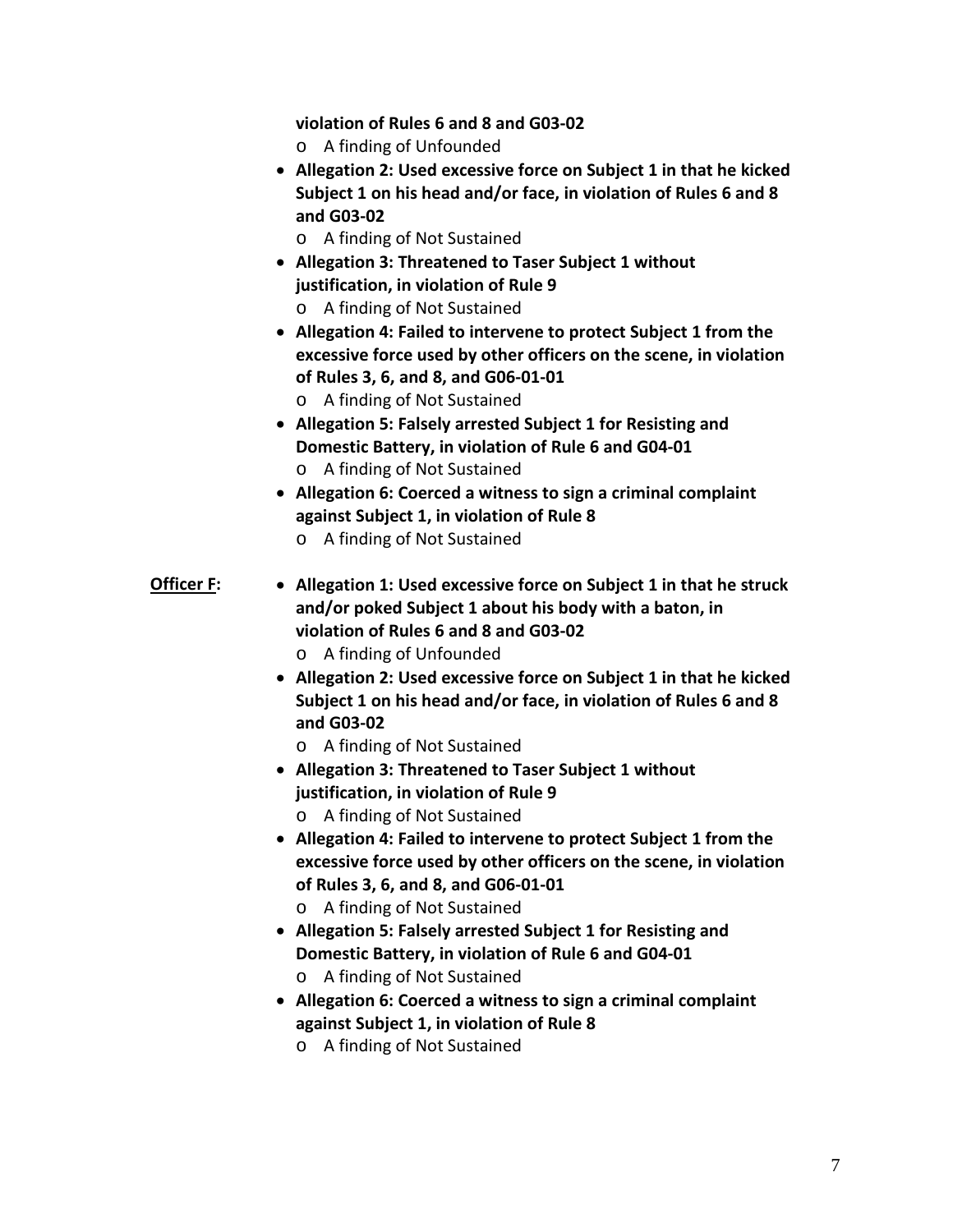**Officer G: Allegation 1: Failed to initiate a complaint register investigation after being made aware of allegations of excessive force against several department members, in violation of Rule 6 and G08-01-02.**

o A finding of Not Sustained

## *Log# 1071970*

| <b>Notification Date:</b> | October 12, 2014                                                                                                                                                                                                                                                                                                                                                                                                                                                                                                                                                                                                                                             |
|---------------------------|--------------------------------------------------------------------------------------------------------------------------------------------------------------------------------------------------------------------------------------------------------------------------------------------------------------------------------------------------------------------------------------------------------------------------------------------------------------------------------------------------------------------------------------------------------------------------------------------------------------------------------------------------------------|
| Location:                 | 2 <sup>nd</sup> District                                                                                                                                                                                                                                                                                                                                                                                                                                                                                                                                                                                                                                     |
| <b>Complaint Type:</b>    | Officer-Involved Shooting                                                                                                                                                                                                                                                                                                                                                                                                                                                                                                                                                                                                                                    |
| <b>Officer A:</b>         | Chicago Police Officer, Male/White, 34, On-Duty, Year of<br>Appointment - 2006                                                                                                                                                                                                                                                                                                                                                                                                                                                                                                                                                                               |
| Subject 1:                | Male/Black, 26                                                                                                                                                                                                                                                                                                                                                                                                                                                                                                                                                                                                                                               |
| Summary:                  | In an incident where CPD members responded to reports of gunshots<br>being fired, the responding officers came into contact with Subject 1<br>who fled from the officers while reportedly being in possession of a<br>firearm. After a brief physical struggle with involved officers, Officer<br>A fired his service weapon at Subject 1, recovered Subject 1's<br>firearm, and tucked it into his waistband.                                                                                                                                                                                                                                               |
| Finding(s):               | Based on general and special orders; in-car video footage; and<br>statements to IPRA from Officer A and witness officers, IPRA<br>recommends the following:                                                                                                                                                                                                                                                                                                                                                                                                                                                                                                  |
|                           | • Allegation 1: Violated GO 03-02-03 regarding the use of deadly<br>force in that he shot Subject 1 without justification, causing his<br>death<br>A finding of Unfounded<br>• Allegation 2: Violated S07-01-04 in that Officer A disturbed<br>evidence by recovering a firearm from Subject 1 before it could<br>be properly processed<br>A finding of Exonerated<br>$\circ$<br>• Allegation 3: Violated S11-03-01 in that Officer A failed to qualify<br>with his firearm<br>A finding of Sustained<br>$\circ$<br>• Allegation 4: Violated U04-02-01 in that Officer A mismatched<br>ammunition loaded in his firearm<br>A finding of Sustained<br>$\circ$ |
|                           | A penalty of a 11 DAY SUSPENSION was recommended for the                                                                                                                                                                                                                                                                                                                                                                                                                                                                                                                                                                                                     |

Sustained allegations.